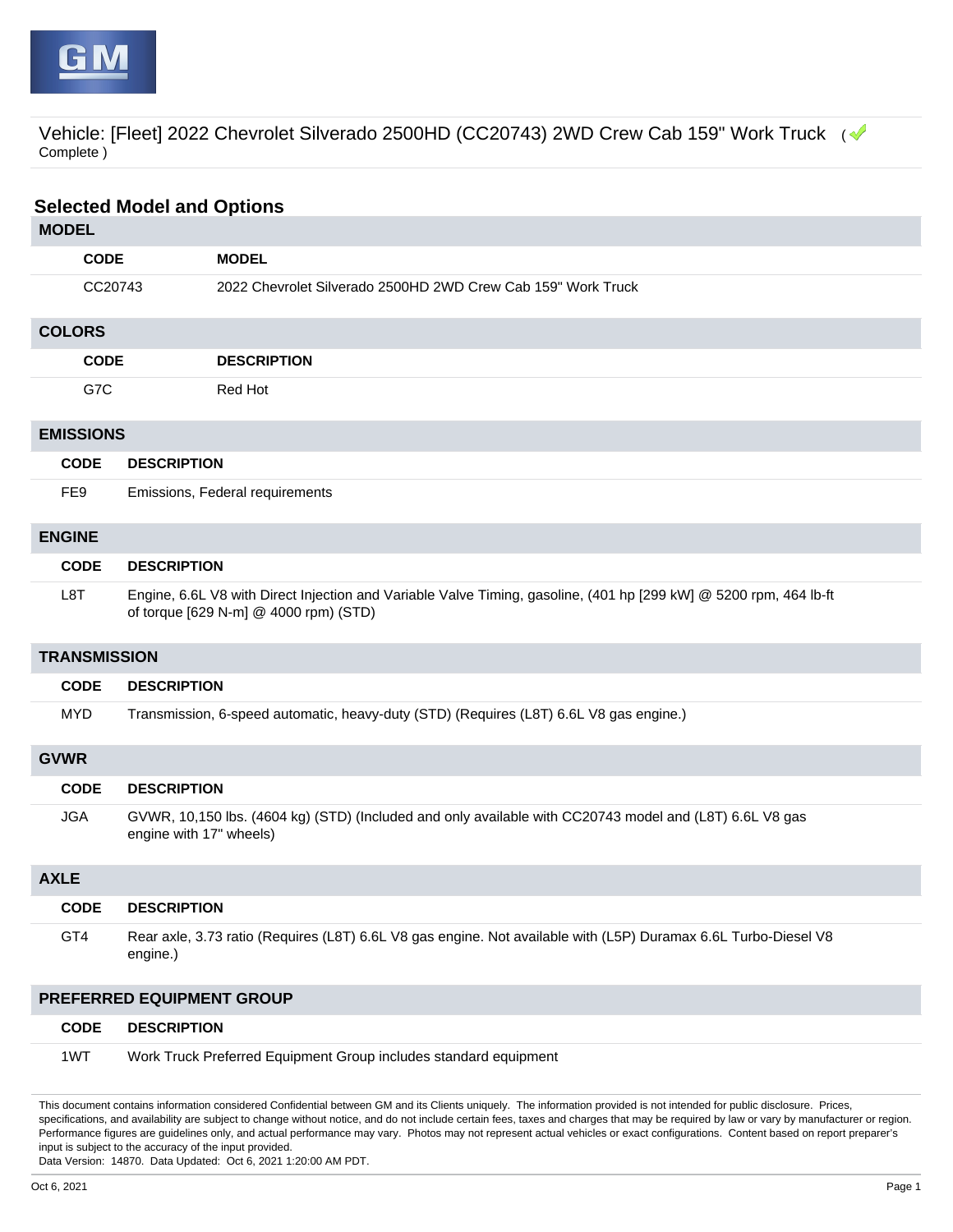

Vehicle: [Fleet] 2022 Chevrolet Silverado 2500HD (CC20743) 2WD Crew Cab 159" Work Truck (< Complete )

| <b>WHEELS</b>                       |                  |                                                                                                                                                                                                                                                                                               |  |  |
|-------------------------------------|------------------|-----------------------------------------------------------------------------------------------------------------------------------------------------------------------------------------------------------------------------------------------------------------------------------------------|--|--|
|                                     | <b>CODE</b>      | <b>DESCRIPTION</b>                                                                                                                                                                                                                                                                            |  |  |
|                                     | <b>PYN</b>       | Wheels, 17" (43.2 cm) painted steel, Silver (STD)                                                                                                                                                                                                                                             |  |  |
|                                     | <b>TIRES</b>     |                                                                                                                                                                                                                                                                                               |  |  |
|                                     | <b>CODE</b>      | <b>DESCRIPTION</b>                                                                                                                                                                                                                                                                            |  |  |
|                                     | QHQ              | Tires, LT245/75R17E all-season, blackwall (STD)                                                                                                                                                                                                                                               |  |  |
| <b>SPARE TIRE</b>                   |                  |                                                                                                                                                                                                                                                                                               |  |  |
|                                     | <b>CODE</b>      | <b>DESCRIPTION</b>                                                                                                                                                                                                                                                                            |  |  |
|                                     | <b>ZHQ</b>       | Tire, spare LT245/75R17E all-season, blackwall (STD) (Included and only available with (QHQ) LT245/75R17E all<br>-season, blackwall tires with (E63) Durabed, pickup bed. Available to order when (ZW9) pickup bed delete and<br>(QHQ) LT245/75R17E all-season, blackwall tires are ordered.) |  |  |
| <b>PAINT</b>                        |                  |                                                                                                                                                                                                                                                                                               |  |  |
|                                     | <b>CODE</b>      | <b>DESCRIPTION</b>                                                                                                                                                                                                                                                                            |  |  |
|                                     | G7C              | Red Hot                                                                                                                                                                                                                                                                                       |  |  |
| <b>SEAT TYPE</b>                    |                  |                                                                                                                                                                                                                                                                                               |  |  |
|                                     | <b>CODE</b>      | <b>DESCRIPTION</b>                                                                                                                                                                                                                                                                            |  |  |
|                                     | AE7              | Seats, front 40/20/40 split-bench with upper covered armrest storage with fixed lumbar (STD)                                                                                                                                                                                                  |  |  |
| <b>SEAT TRIM</b>                    |                  |                                                                                                                                                                                                                                                                                               |  |  |
|                                     | <b>CODE</b>      | <b>DESCRIPTION</b>                                                                                                                                                                                                                                                                            |  |  |
|                                     | H <sub>2</sub> G | Jet Black, Vinyl seat trim                                                                                                                                                                                                                                                                    |  |  |
| <b>RADIO</b>                        |                  |                                                                                                                                                                                                                                                                                               |  |  |
|                                     | <b>CODE</b>      | <b>DESCRIPTION</b>                                                                                                                                                                                                                                                                            |  |  |
|                                     | <b>IOR</b>       | Audio system, Chevrolet Infotainment 3 system 7" diagonal color touchscreen, AM/FM stereo. Additional features<br>for compatible phones include: Bluetooth audio streaming for 2 active devices, voice command pass-through to<br>phone, wired Apple CarPlay and Android Auto capable. (STD)  |  |  |
| <b>ADDITIONAL EQUIPMENT - OTHER</b> |                  |                                                                                                                                                                                                                                                                                               |  |  |
|                                     | <b>CODE</b>      | <b>DESCRIPTION</b>                                                                                                                                                                                                                                                                            |  |  |
|                                     | VQ <sub>2</sub>  | <b>Fleet Processing Option</b>                                                                                                                                                                                                                                                                |  |  |
|                                     |                  | <b>Options Total</b>                                                                                                                                                                                                                                                                          |  |  |

This document contains information considered Confidential between GM and its Clients uniquely. The information provided is not intended for public disclosure. Prices, specifications, and availability are subject to change without notice, and do not include certain fees, taxes and charges that may be required by law or vary by manufacturer or region. Performance figures are guidelines only, and actual performance may vary. Photos may not represent actual vehicles or exact configurations. Content based on report preparer's input is subject to the accuracy of the input provided.

Data Version: 14870. Data Updated: Oct 6, 2021 1:20:00 AM PDT.